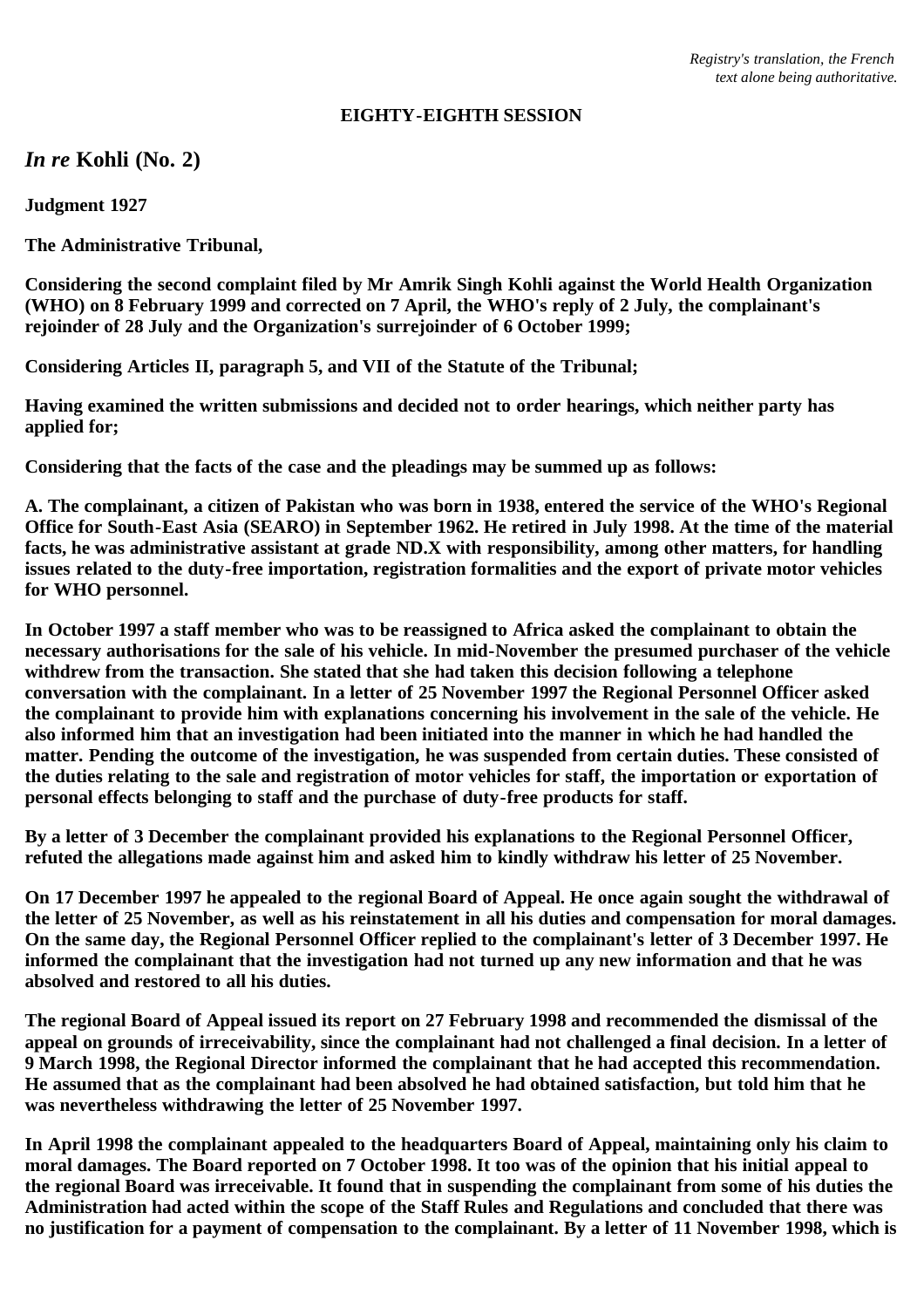**the impugned decision, the Director-General confirmed those reasons to the complainant and rejected his appeal.**

**B. On the receivability, the complainant argues that the decision of 25 November 1997 was "final" within the meaning of Staff Rule 1230.8.1 inasmuch as it had been taken by a "duly authorized official" and had been notified to him in writing. Furthermore, his request for the withdrawal of that decision made in his letter of 3 December 1997 did not negate his right to challenge it in his internal appeal.**

**On the merits, the complainant says that there was a breach of the Staff Rules, since there is no provision authorising a partial suspension of duties. By taking a decision to divest the complainant of most of his duties, the Regional Personnel Officer showed bias. He also damaged the complainant's reputation and wounded his dignity.**

**He adds that the testimony of the presumed purchaser was worthless and that he always discharged his responsibilities for the sale and purchase of vehicles to the satisfaction of the staff.**

**The complainant requests the Tribunal to grant him 200,000 United States dollars as compensation for moral injury and 2,500 dollars in costs.**

**C. In its reply the WHO refers to the findings of the two Boards of Appeal in support of its contention that the complaint is irreceivable. It explains that the complainant did not wait three months before appealing to the regional Board of Appeal, as required by Staff Rule 1230.8.2. Furthermore, the decision to suspend him from some of his duties was not final, since it consisted of an interim decision pending the outcome of the investigation. Finally, by absolving the complainant and reinstating him in all his duties, and then withdrawing the letter of 25 November 1997 from his file, the Administration gave him complete satisfaction. The complaint therefore shows no cause for action.**

**On the basis of Judgment 447 (***in re* **Quiñones) under 11, the WHO explains in subsidiary argument that "where the impugned decision is not unlawful ... compensation [for moral prejudice] is due only in exceptional circumstances, viz. where the wrong is especially grave". In the present case, the decision to remove the complainant from certain of his duties as an interim measure was indeed lawful since it was in line with Staff Rule 1120 on "suspension pending investigation". Moreover, the complainant has provided no evidence of the injury which he claims to have suffered. Indeed, by only suspending him from the duties directly implicated, the WHO respected his dignity. The conditions for granting compensation for moral injury have not therefore been met.**

**For the purposes of the investigation, it was essential to seek the testimony of the prospective purchaser. As the investigation was inconclusive and the complainant's career record in the Organization was good, it was decided to give him the benefit of the doubt.**

**D. In his rejoinder the complainant adds that prolonging the investigation beyond 25 November 1997 constituted abuse of authority.**

**The private dealings between the seller and the purchaser did not concern him. He says that he was treated as a "scapegoat" even though he had at no stage interfered in the sale of the vehicle in question.**

**E. In its surrejoinder the Organization maintains its arguments. It indicates that the continuation of the investigation after 25 November was essential to due process and observance of the rules.**

## **CONSIDERATIONS**

**1. The complainant was a staff member in the General Services category of the WHO's Regional Office for South-East Asia (SEARO) for over thirty-five years. He retired on 31 July 1998. In 1997 he was employed as administrative assistant in charge of the Central Services Unit where, among other duties, he had to handle all issues concerning private motor vehicles of staff members including matters related to duty-free importation, registration formalities, and the exportation of cars.**

**Following an incident concerning the sale of a vehicle belonging to a member of the staff who, as a result of the alleged intervention of the complainant, was not able to sell his vehicle to the presumed purchaser, the**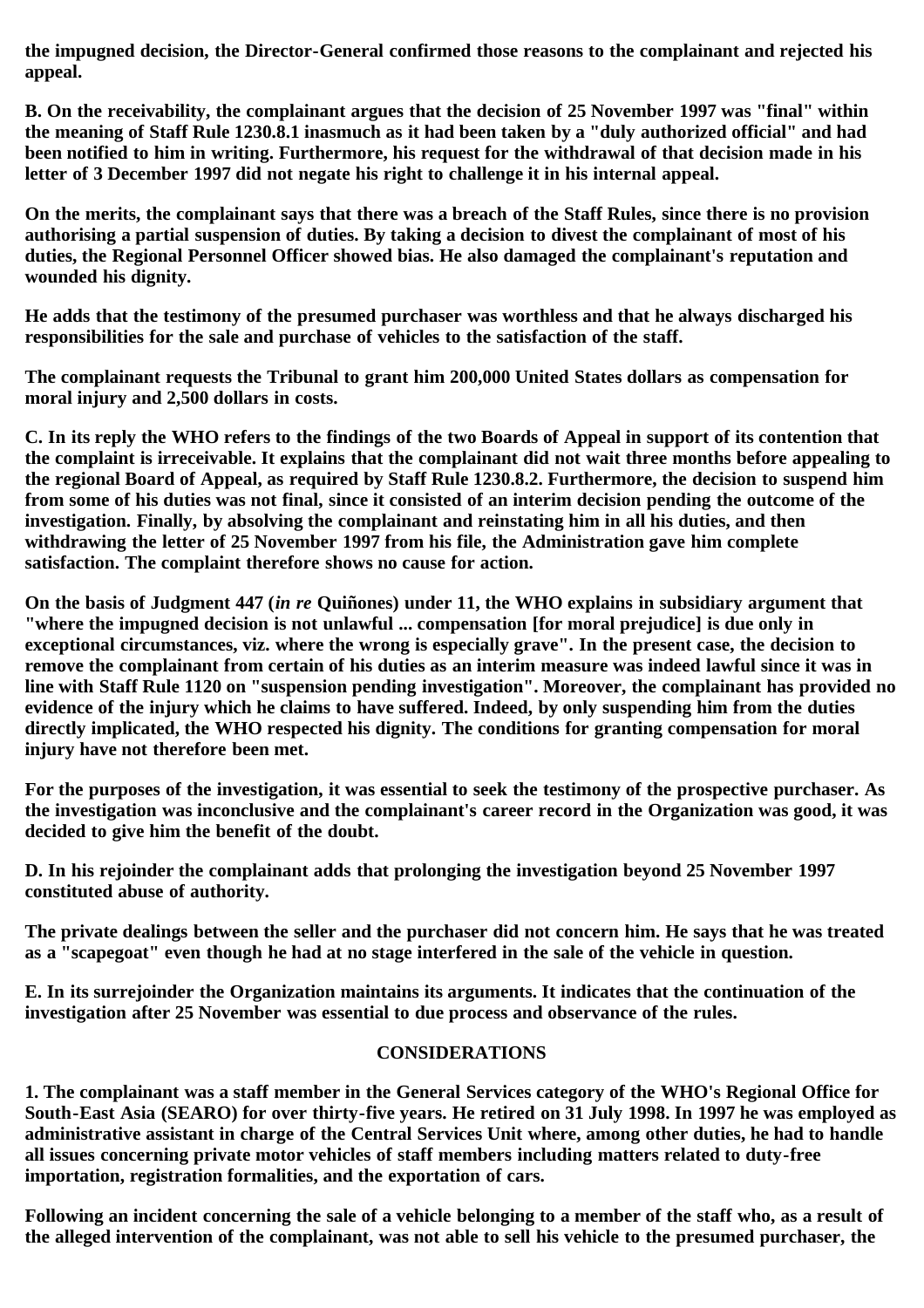**WHO's Regional Office decided to initiate an investigation. By a letter of 25 November 1997, the complainant was requested to provide a written explanation of the incident before 5 December 1997 and he was informed that, pending the finalisation of the investigation, he was removed from all his duties which related to the sale and registration of motor vehicles for staff and the importation or exportation of their personal effects, as well as the purchase of duty-free products.**

**2. On 3 December 1997 the complainant sent a letter containing explanations and justifications to the Regional Personnel Officer, requesting him to withdraw the letter of 25 November, failing which he would initiate appeal procedures. On 17 December 1997 he was informed in reply that following the investigation, which had been closed, there appeared to be outstanding contradictions between his statements and those of the prospective purchaser of the vehicle and that, in view of the impossibility of clarifying the matter further, he was absolved and reinstated in all his duties. On the same day, the complainant had lodged an appeal with the regional Board of Appeal seeking the withdrawal of the decision of 25 November 1997 and a payment of compensation for moral injury. However, his appeal was found to be premature and therefore irreceivable both by the regional Board and the Regional Director. The complainant then appealed to the headquarters Board of Appeal, which confirmed the recommendation of the regional Board and recommended that the Director-General reject his appeal. In a decision of 11 November 1998, the Director-General accepted this recommendation, while referring to the Board's comments which emphasised that the complainant had been absolved, that he had suffered no injury, that the allegations were such that an investigation had been justified and that there was no justification for an award of moral damages.**

**3. The complainant filed a complaint with the Tribunal impugning the decision of 11 November 1998, received by him on 20 November. In his complaint he claims compensation from the WHO for the injury suffered by him as a result of the serious faults committed by the Organization and the harm done to his reputation.**

**4. In reply to the complaint, the WHO has three pleas of irreceivability. In the first place, it says that the complainant's appeal to the regional Board was premature because he should have waited three months after receiving the decision of 25 November 1997 before taking action. It adds that the decision to remove him from his duties was an interim measure and could not be considered "final" within the meaning of Staff Rule 1230.8.1. Finally, it contends that the complainant should be regarded as having obtained satisfaction in view of his restoration to all his rights as of 17 December 1997. These pleas are not convincing.**

**5. In practice, while suspension is indeed an essentially interim measure which maintains the rights of the staff member concerned, as the Tribunal recalled in Judgment 353 (***in re* **Bastani), it is nevertheless a decision which causes injury to the person concerned. While it is also true that the complainant should in principle have waited three months before appealing against the suspension, in the circumstances of the present case that time period is of no relevance as the decision the complainant appealed against had been revoked. Finally, while the complaint may seem to show no cause of action, since the decision to suspend him has been revoked, the measure did have material - although not financial - and particularly moral consequences during the period for which it was in effect. Certain of the complainant's duties were withdrawn, although he continued to receive full pay. In these conditions, the complaint does still show cause for action: see, in this respect, Judgment 1680 (***in re* **Byng-Clarke and others), delivered on 29 January 1998.**

**6. The evidence shows that, as noted by the headquarters Board of Appeal, an investigation was justified in view of the allegations made against the complainant. The suspension of the complainant, which was in any case limited in scope, was not by its nature a sanction, but was justified by the needs of the investigation. The Organization would have been legally justified in suspending the complainant from all his functions, but it preferred to confine the suspension to certain of his duties, which demonstrates that it did not intend the measure to have any disciplinary effect. Moreover, the measure decided upon on 25 November was revoked on 17 December 1997 after a rapid and discreet investigation and, as noted above, the complainant continued to receive full pay. There is no evidence that the decision to suspend him had its origins in personal animosity or was based on unfounded or unlawful reasons.**

**7. There are grounds for doubting the receivability of his claim that the Organization should be ordered to compensate the complainant for the moral injury which he says he suffered since, as emphasised by the WHO, no final decision was taken within the meaning of Staff Rule 1230.8.1. Without ruling on the receivability of the above claim, the Tribunal dismisses it on the merits. The decision to suspend the**